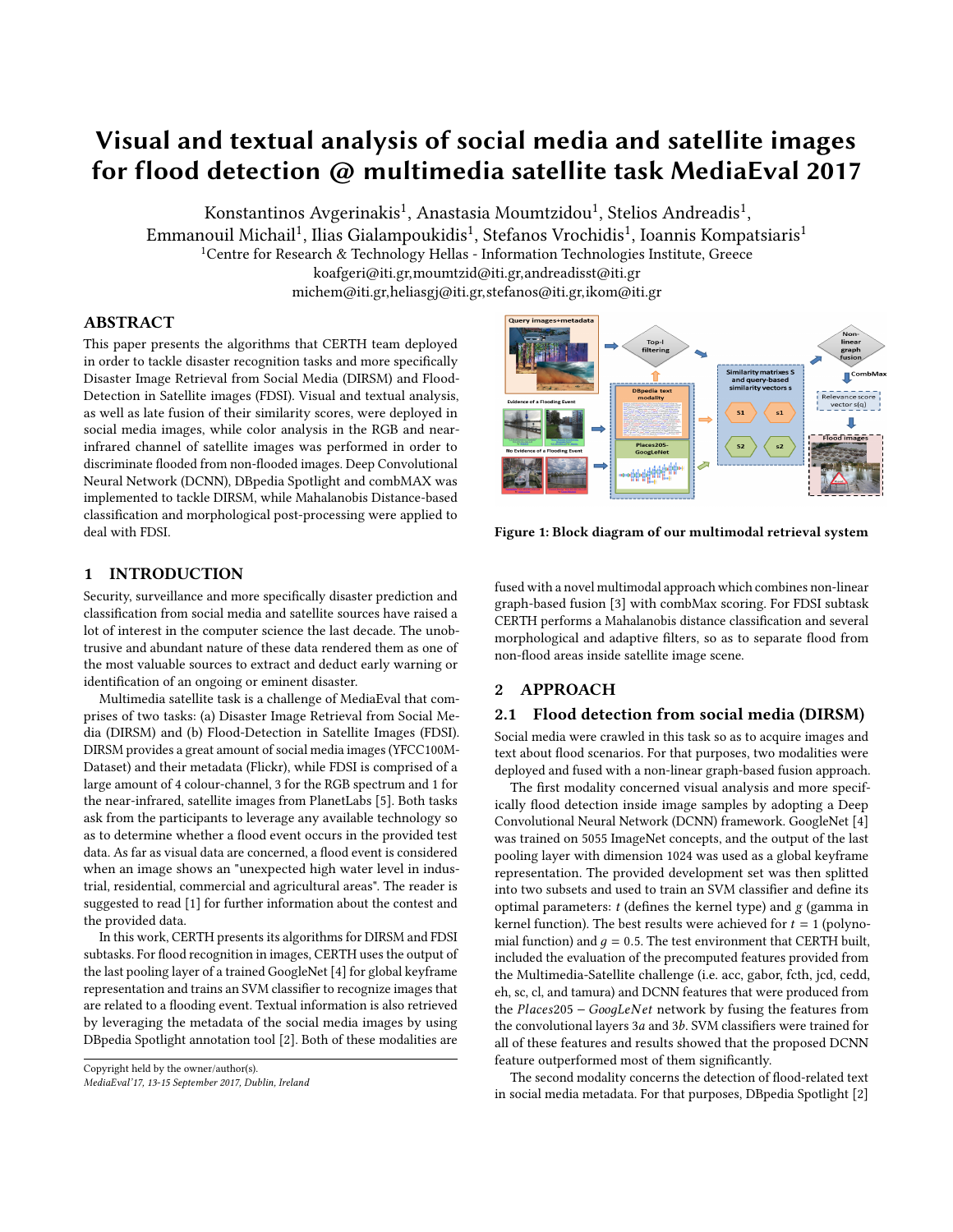was adapted so as to detect flood, water and related keyphrases that were acquired from the training set metadata (i.e. title, description, user tags). A disambiguation algorithm followed up to compare the aforementioned phrases with the collection, using Jaccard similarities. The similarity scores of the two modalities were also combined with the use of a late fusion approach that uses non-linear graph based techniques (random walk, diffusion-based) in a weighted non-linear way [\[3\]](#page-2-4). The top-l multimodal objects are filtered with respect to textual concepts, leading to  $l \times l$  similarity matrixes  $S_1, S_2$ and query-based  $l \times 1$  similarity vectors  $s_1$  and  $s_2$ . More specifically, 10 positive examples were selected from the training set as queries so as to acquire 10 ranked lists and by using combMAX late fusion to get the final list of relevant-to-the-flood multimodal objects. The overall block diagram of this approach is depicted in Fig. [1.](#page-0-0)

#### 2.2 Flood detection from satellite images (FDSI)

Satellite images were collected from PlanetLabs [\[5\]](#page-2-0) so that we can evaluate our localization algorithm in real case scenarios. Localization is based on a Mahalanobis classification framework and post-processing morphological operations.

Mahalanobis distances with stratified covariance estimates were computed to train our classifier by randomly selecting 10000 samples (RGB and infrared pixels) from each 7 sets of satellite images, leading into a final population of 70000 samples. Linear, diagonal linear, quadratic and diagonal quadratic discriminant functions were also computed, but Mahalanobis distances achieved the highest classification results. For every image of the testing set all pixels of the image were extracted, creating a four dimensional (R,G,B,NI) testing set consisting of 102400 samples (320 pixels  $\times$  320 pixels) per image. The final outcome was a binary mask that denoted 1 for flooded pixels and 0 for non-flooded ones.

Post-processing was then deployed on the acquired binary masks, in order to eliminate erroneous areas that resulted from the noisy nature of the dataset. A global filter was initially deployed on the binary mask so as to eliminate population of flood-denoted pixels that as a whole did not surpass the 5% of the image size. Similarly, a local filter followed up so as to eliminate the connected components of flood-denoted areas that did not surpass the size of 10 pixels. Image dilation and erosion was finally applied around each pixel and its surrounding area (circular cell with radius of 4 pixels) to eliminate small areas that were falsely denoted as flood, but simultaneously preserve the larger ones.

#### 3 RESULTS AND ANALYSIS

Social media results for flood situations (DIRSM) are gathered in Table [1.](#page-1-0) Two retrieval approaches were used; (a) single cutoff scheme that returns the top-480 most similar samples and (b) multiple cutoff scheme that combines results from 4 different thresholds equal to <sup>50</sup>, <sup>100</sup>, <sup>250</sup>, <sup>480</sup> by averaging their scores so as to conclude into a final list.

It is obvious that multiple cutoffs worked better than a single. Furthermore, we can observe that visual modality surpassed the textual by far and this is mainly attributed to the fact that some keywords related to flood and water might be found under several irrelevant contexts, leading text retrieval to very low accuracy rates. Fusion is also affected by the low performance of the textual

<span id="page-1-0"></span>Table 1: CERTH results in DIRSM task

|  | Modalities |        | single cutoff several cutoffs |
|--|------------|--------|-------------------------------|
|  | Visual     | 78.82% | 92.27%                        |
|  | Textual    | 36.15% | 39.90%                        |
|  | Fusion     | 68.57% | 83.37%                        |

Table 2: CERTH results in FDSI task

<span id="page-1-1"></span>

| loc01 |  | $loc02$ $loc03$ $loc04$ $loc05$ $loc06$          | loc07 |
|-------|--|--------------------------------------------------|-------|
|       |  | 81.71% 68.33% 82.08% 47.01% 45.84% 64.92% 56.27% |       |

modality and cannot leverage or complement the visual information in the final deduction, leading to lower accuracy rates than visual does.

Results from Satellite images (FDSI) are presented in Table [2.](#page-1-1) The accuracy rates are quite diverse amongst them as we acquired very high rates in some locations such as loc01 and loc03, while other ones such as loc04 and loc05 were too low. From our point of view, this is attributed to the colour nature of the data in these areas, as in the former the separation of water was clear, while in the latter non-flood areas had similar colour with the flood ones. Furthermore, groundtruth masks included some non-flood pixels as flood and as the nature of our algorithm is pixel-wise they were misclassified as positive samples lead to poor performance models. Overall, our classifier lead to <sup>74</sup>.67% localization accuracy rate.

## 4 DISCUSSION AND OUTLOOK

Multimedia satellite challenge gave as the opportunity to test our algorithm in real case disaster scenarios. Social media and satellite sources proved extremely valuable and helped us separate flood scenarios from others. The high average precision rate that visual features achieved proves that computer vision community can become ever more helpful in disaster detection and it is clear now that can surpass the ambiguity that text can introduce in the decision feature. On the other hand, satellite images proved quite noisy and require deeper investigation in the future.

As a future work, we plan to adopt deeper techniques that exist in the literature to recognize and discriminate places from each other, while we also plan to investigate hybrid representations that combine shallow with deep features so as to achieve even higher precision rates in the visual part of the system. Text approaches should undoubtedly revised and get tailored to disaster related scenarios, while fusion approaches that consider "semantic filtering" stages based on textual concepts will be revised. Regarding FDSI, we plan to build a shallow/deep representation scheme that will leverage both texture (i.e. LBP) and deep features so as to learn to separate flood from non-flood areas even more effectively.

#### ACKNOWLEDGMENTS

This work is supported by beAWARE project, partially funded by the European Commission (H2020-700475).